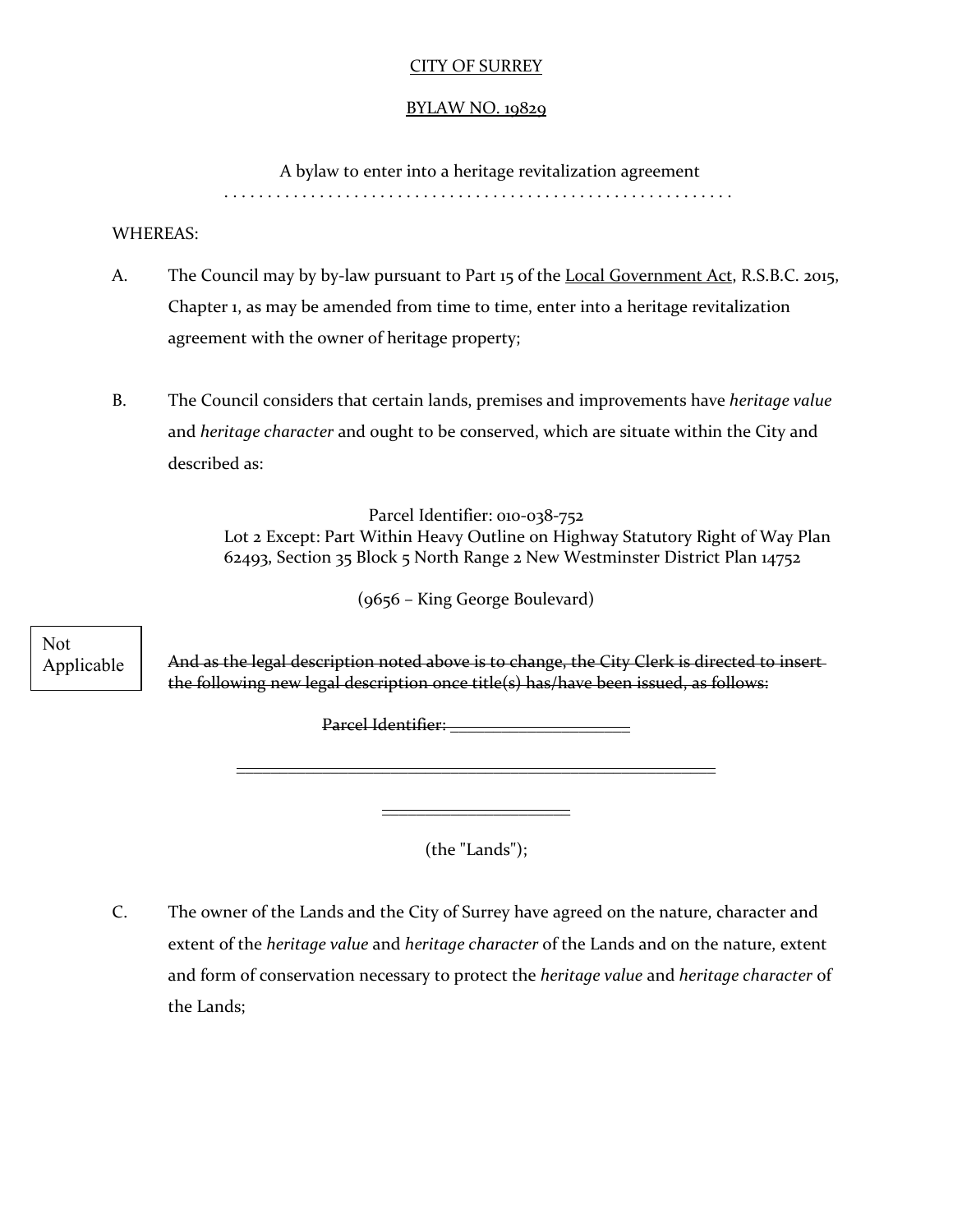NOW THEREFORE, the Council of the City of Surrey enacts as follows:

- 1. The City is authorized hereby to enter into that certain Heritage Revitalization Agreement appended to this Bylaw as Schedule "I" (the "Heritage Revitalization Agreement") in respect of the Lands.
- 2. The Mayor and the City Clerk are authorized on behalf of the Council to sign the Heritage Revitalization Agreement and to register a notice on the title of the Lands.
- 3. Schedule "I" forms a part of this Bylaw.
- 4. This Bylaw may be cited for all purposes as "City of Surrey Heritage Revitalization Agreement Bylaw, 2019, No. 19829"

PASSED FIRST READING on the 15th day of April, 2019.

PASSED SECOND READING on the 15th day of April, 2019.

PUBLIC HEARING HELD thereon on the 29th day of April, 2019.

PASSED THIRD READING on the 29th day of April, 2019.

RECONSIDERED AND FINALLY ADOPTED, signed by the Mayor and Clerk, and sealed with the Corporate Seal on the nth day of January 2021.

DWL G. MAYOR CLERK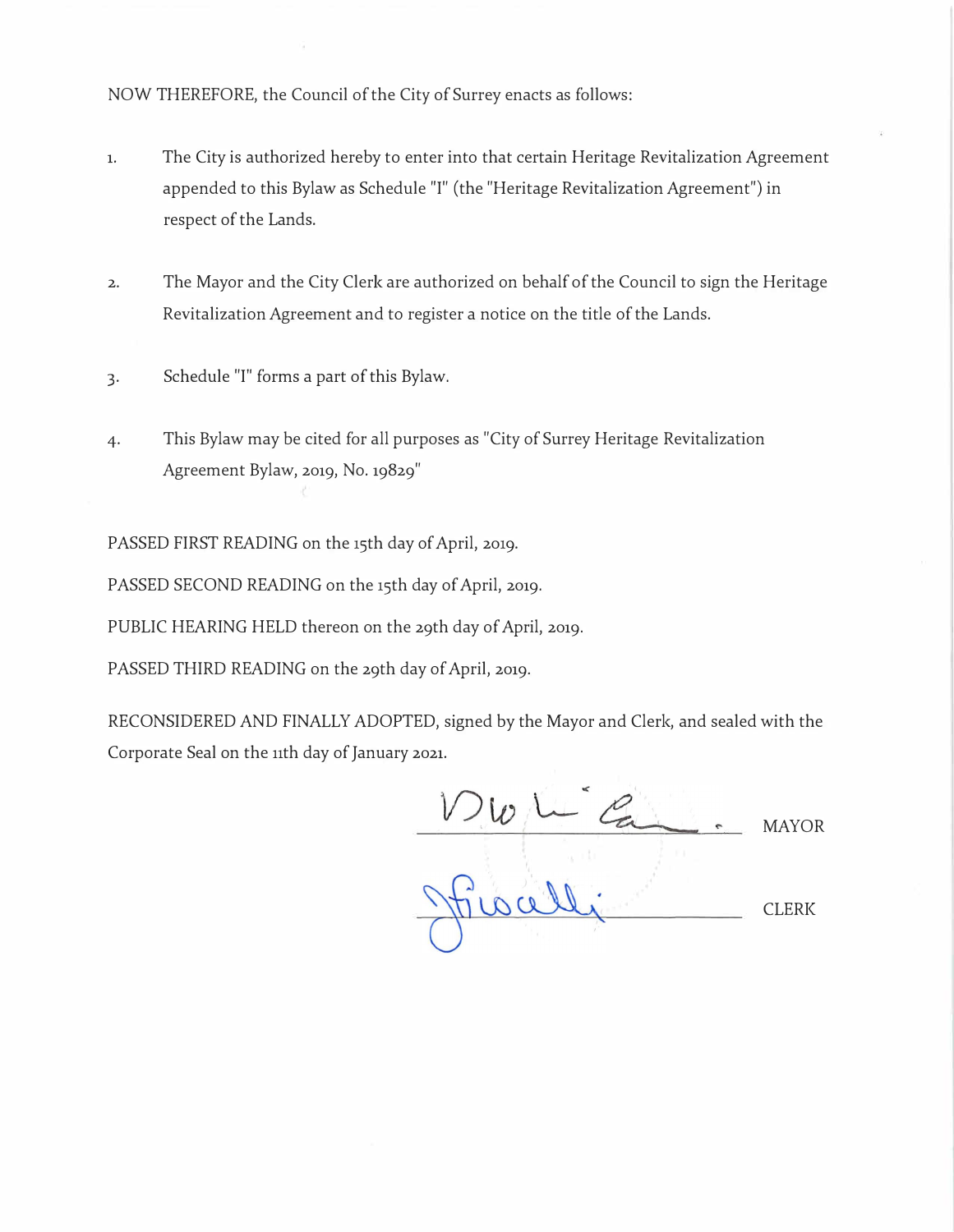## **SCHEDULE "I"**

[To City of Surrey Heritage Revitalization Agreement Bylaw, 2019, No. 19829]

## **HERITAGE REVITALIZATION AGREEMENT**

This Agreement made the  $\frac{1}{2}$  day of  $\frac{1}{2}$ , 20

BETWEEN:

RIZE ATELIER (KGB) PROPERTIES LTD. 3204-1055 – Dunsmuir Street Vancouver, British Columbia V7X 1P4

(the "Owner")

### OF THE FIRST PART

AND:

CITY OF SURREY, a municipal corporation, and having offices at 13450 - 104 Avenue Surrey, British Columbia V3T 1V8

(the "City")

### OF THE SECOND PART

#### WHEREAS:

A. The Owner is the registered owner in fee simple of the following lands and premises situate in the City of Surrey, British Columbia and described as:

Parcel Identifier: 010-038-752 Lot 2 Except: Part Within Heavy Outline on Highway Statutory Right of Way Plan 62493, Section 35 Block 5 North Range 2 New Westminster District Plan 14752

(9656 – King George Boulevard)

And as the legal description noted above is to change, the City Clerk is directed to insert the following new legal description once title(s) has/have been issued, as follows:

Parcel Identifier: \_\_\_\_\_\_\_\_\_\_\_\_\_\_\_\_\_\_\_\_\_

(the "Lands");

\_\_\_\_\_\_\_\_\_\_\_\_\_\_\_\_\_\_\_\_\_\_\_\_\_\_\_\_\_\_\_\_\_\_\_\_\_\_\_\_\_\_\_\_\_\_\_\_\_\_\_\_\_\_\_\_

\_\_\_\_\_\_\_\_\_\_\_\_\_\_\_\_\_\_\_\_\_\_

B. The Owner and the City consider that the Lands, including the improvements and features on the Lands, have *heritage value* and *heritage character*;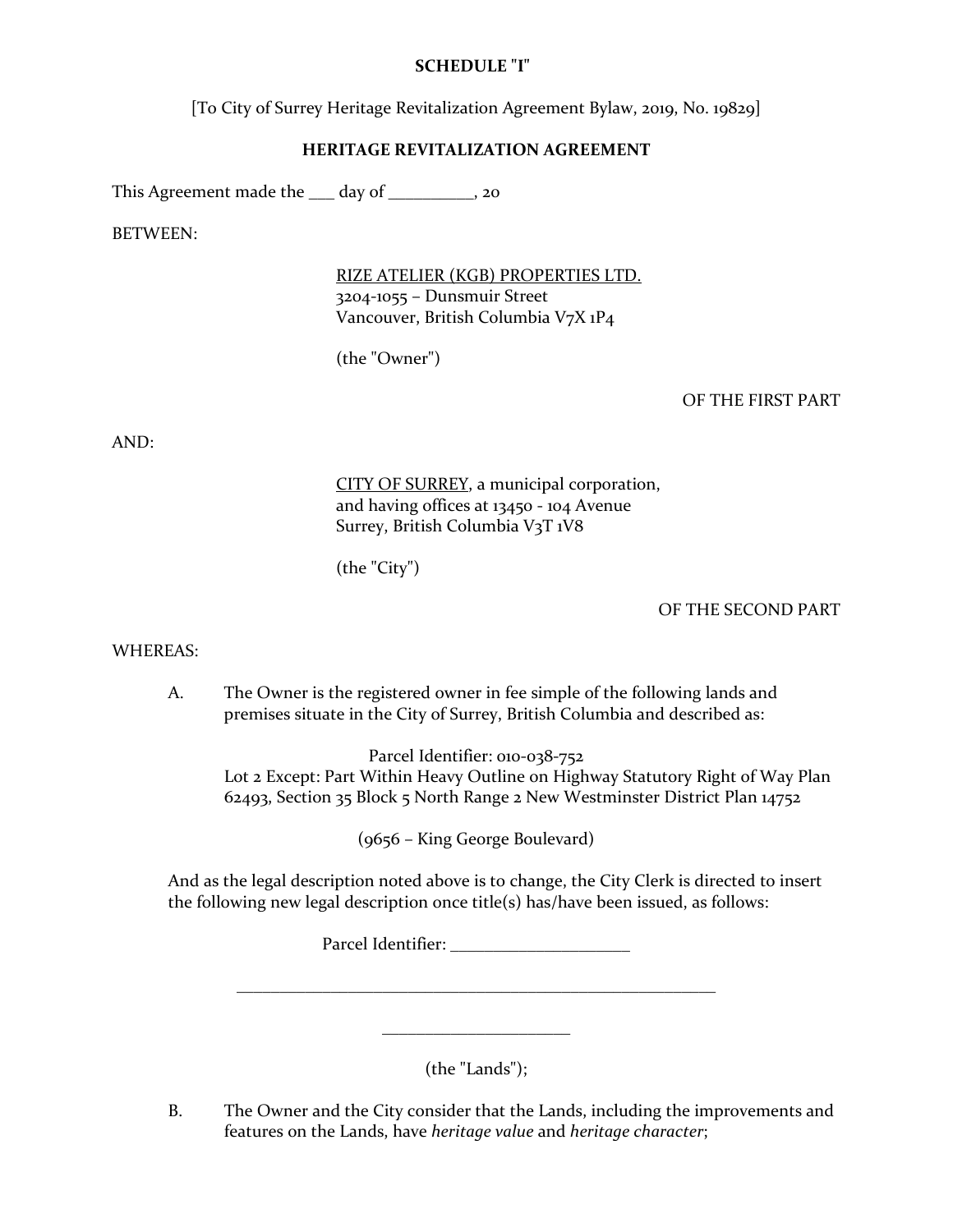- C. The Owner and the City desire to conserve the *heritage value* and *heritage character* of the Lands;
- D. For the purpose of conservation of the *heritage value* and *heritage character* of the Lands, the Owner and the City have agreed to enter into this Agreement setting out the terms and conditions of continuing protection for the *heritage value* and *heritage character* of the Lands;
- E. The Owner has agreed to the terms for compensating the City for the loss in *heritage value* in accordance with Section 2(f) of this Agreement in the event the heritage improvements or features on the Lands are moved or destroyed other than through natural causes;
- F. The improvements or features on the Lands which have *heritage value* and *heritage character* which both the Owner and City desire to conserve have been described by text, photographs, plans and drawings attached to this Agreement as Appendix "A" (the "Conservation Plan") and Appendix "B" (the "Donald Luxton and Associates Inc. Plan"); and
- G. The improvements or features identified in the Conservation Plan as the Surrey Medical Building (the "Building") is listed on the Surrey Heritage Register and the Owner and the City consider that the Building has *heritage value* and *heritage character* such that all provisions of this Agreement applicable to the Lands also apply to the Building.

NOW THEREFORE THIS AGREEMENT WITNESSES that in consideration of the mutual premises of the parties hereto and for other good and valuable consideration (the receipt and sufficiency of whereof is hereby by the parties acknowledged) the Owner and the City covenant and agree with one another pursuant to Section 610 of the Local Government Act, R.S.B.C. 2015, Chapter 1, as amended, re-enacted or consolidated from time to time and any successor statute (the "Local Government Act"), as follows:

# Conservation Plan

1. (a) The Conservation Plan and the Donald Luxton and Associates Inc. Plan form part of this Agreement. To the extent that the text, photographs, plans and drawings constituting the Conservation Plan or Donald Luxton and Associates Inc. Plan require interpretation, the City shall be, in the first instance, the interpreter of the Conservation Plan and Donald Luxton and Associates Inc. Plan and shall determine the matter. If the Owner is dissatisfied with the City's interpretation, then Section 15 of this Agreement shall apply.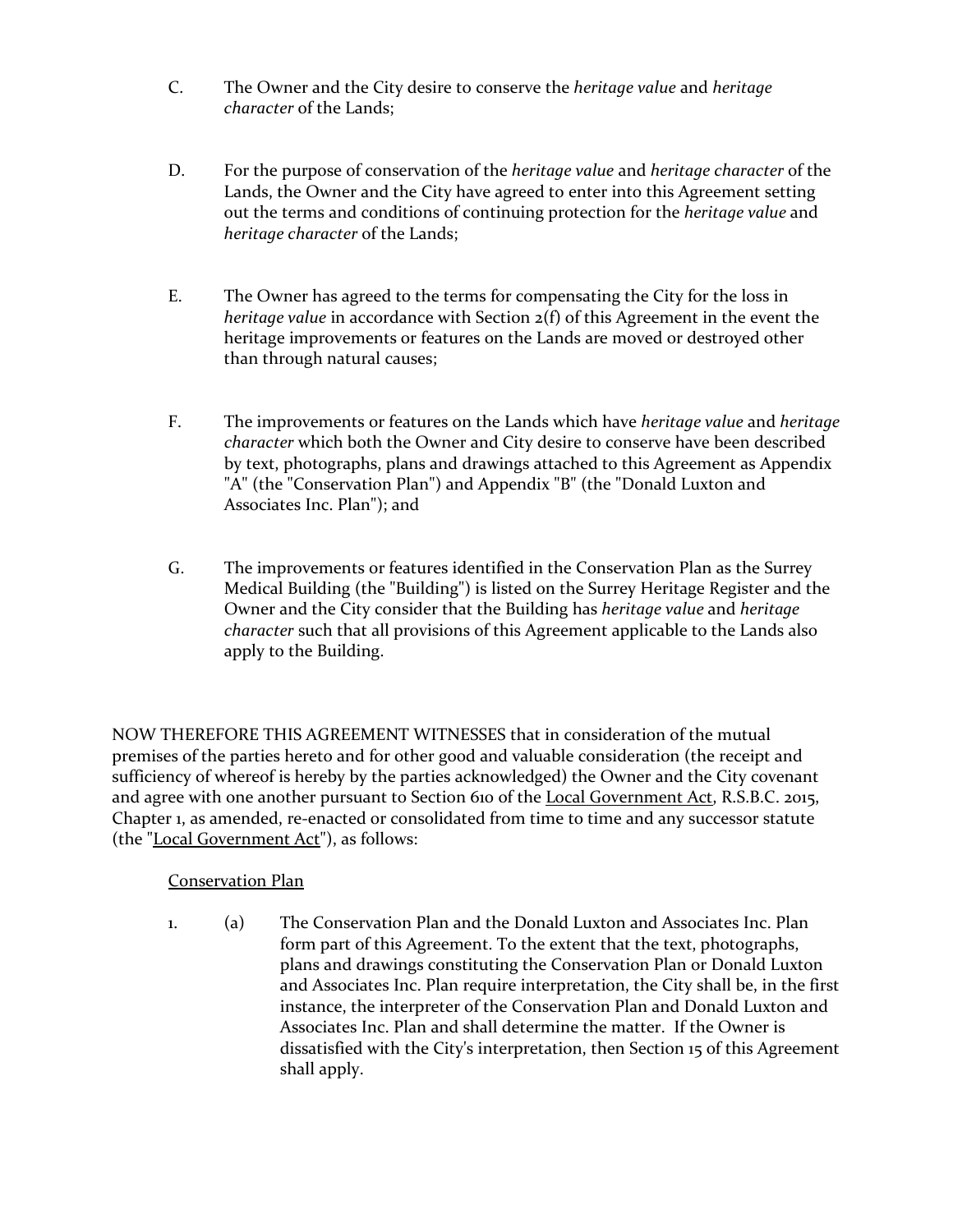(b) Part I of the Conservation Plan and the Donald Luxton and Associates Inc. Plan identify, detail and describe the character, extent and nature of the improvements and features on the Lands that have *heritage value* and *heritage character* including, but not limited to: the building's location and siting along King George Boulevard; form, scale, and massing; concrete construction; New Formalist architectural features; and windows of the Building. Part II of the Conservation Plan and the Donald Luxton and Associated Inc. Plan set out the maintenance strategy, general standards and exemptions for the *conservation* and maintenance of all improvements and features on the Lands that have *heritage value* and *heritage character*. Part III of the Conservation Plan and Donald Luxton and Associates Inc. Plan set out the standards and specifications for restoration, rehabilitation, replication, repair, replacement or maintenance to be undertaken and completed pursuant to this Agreement.

### Owner's Obligations to Protect, Conserve, Maintain and Rebuild

- 2. The Owner covenants and agrees that:
	- (a) No improvements on the Lands identified in the Conservation Plan as having *heritage value* or *heritage character* shall be *altered,* including alterations required or authorized by this Agreement, except as agreed to in writing by the City.
	- (b) Each action of restoration, rehabilitation, replication, repair, replacement or maintenance required by Parts I, II, and III of the Conservation Plan and the Donald Luxton and Associates Inc. Plan shall be commenced and completed in accordance with the timing, phasing, standards and specifications set out the Conservation Plan and the Donald Luxton and Associates Inc. Plan.
	- (c) All improvements identified in the Conservation Plan as having *heritage value* and *heritage character* shall be maintained to the minimum standards as set out in the Heritage Property Standards of Maintenance Bylaw, 2017, No. 18931, and in accordance with the guidelines and requirements set out in the Conservation Plan and Donald Luxton and Associates Inc. Plan.
	- (d) In the event the Building is damaged, the Owner of the Lands accepts the obligation to undertake all necessary construction to restore the damaged portion or portions of the Building to its original condition. The Owner is required to apply for and to hold a heritage alteration permit specifying the measures to be taken to restore the damaged portion or portions of the Building. The heritage alteration permit shall be subject to review and approval by the Heritage Advisory Commission. The restoration of the Building shall reflect the character-defining elements and design components including, but not limited to: location along King George Boulevard in North Surrey; siting on a sloped lot, with front elevation accessed by a flight of steps; institutional form, scale, and massing as expressed by its three-storey height, rectangular plan, and flat roof; concrete construction; New Formalist architectural features, including its mirrored, symmetrical east and west elevations with below-roofline entablature with pyramidal capitals, paired square colonnades, angled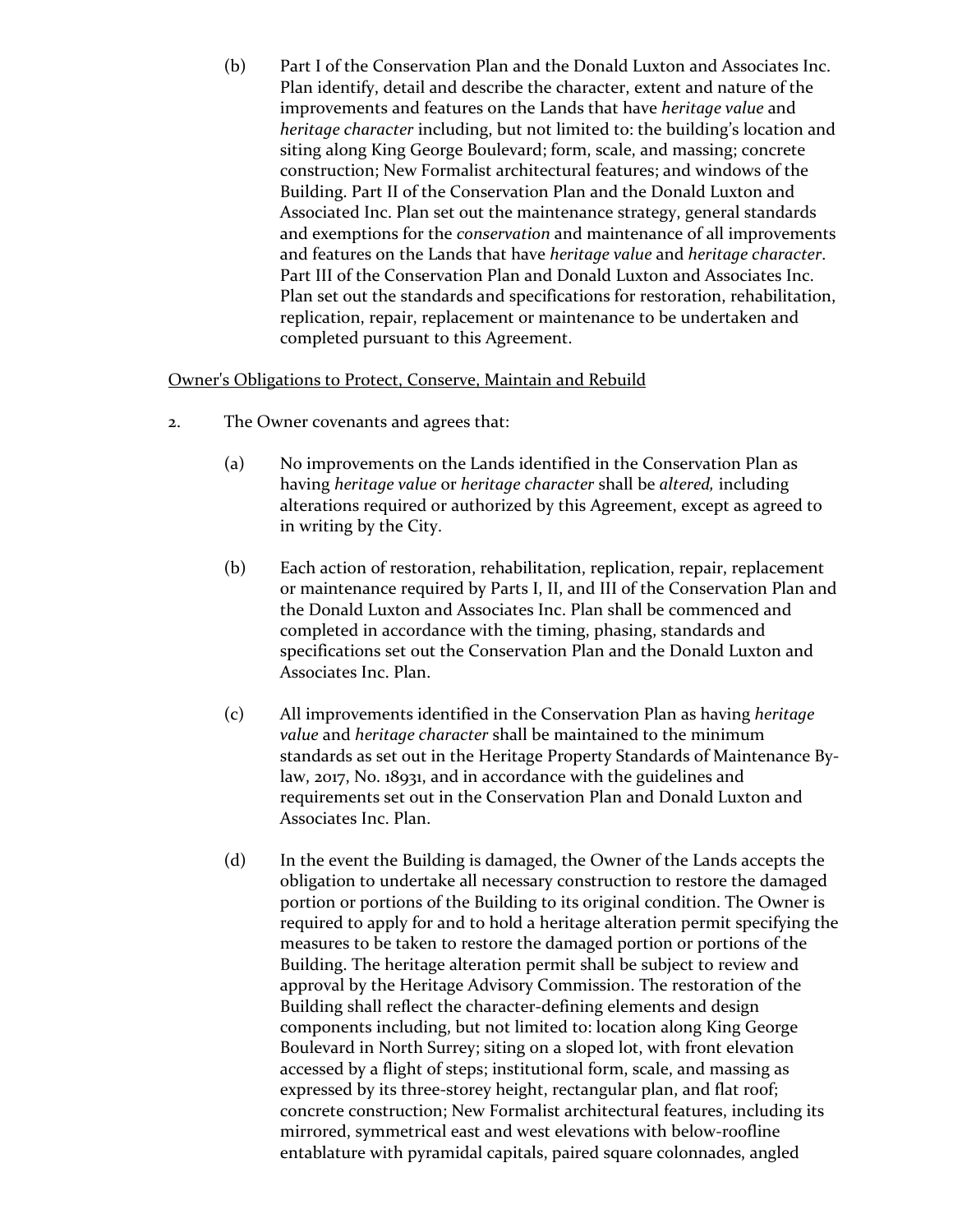walls, and sculpted concrete elements, including umbrella shells along the projecting, off-centre flat roof entryway; and fixed, aluminum frame windows between the colonnades; all as subject to approval by the City Architect or designate.

- (e) In the event the Building is destroyed, the Owner of the Lands accepts the obligation to undertake all necessary construction to create a replica of the Building. The Owner is required to apply for and to hold a heritage alteration permit specifying the measures to be taken to create a replica of the Building. The heritage alteration permit shall be subject to review and approval by the Heritage Advisory Commission. The construction of the replica of the Building shall reflect the character-defining elements and design components as described in Section 2(d)**,** all as subject to approval by the City Architect or designate.
- (f) In the event that the Building is destroyed, in addition to the construction of a replica described in  $2(e)$ , the Owner covenants and agrees to compensate the City for the loss in *heritage value* to the community in the amount of \$118,105.00 indexed to the Vancouver Consumer Price Index (CPI) with 2018 being the base year, except that if the Building is destroyed through natural causes, including but not limited to, flood, earthquake and accidental fire as determined by the City in its sole discretion, and a replica is constructed by the Owner that is acceptable to the Heritage Advisory Commission or any successor decision making body in is sole discretion, then payment of compensation by the Owner to the City is not required.
- (g) Should the Building become vacant and unoccupied, the Owner of the Lands agrees to maintain the integrity and security of the Building and Lands including, but not limited to, on-site security, monitored security alarm system, perimeter fencing and lighting, and boarding of windows and doors. The Owner of the Lands must provide to the City in writing a 24-hour emergency contact number and confirm the security measures are in place. If the Owner fails to secure the Building, the City may and is authorized to enter onto the Lands to undertake the necessary works to secure the Building, and the cost shall be at the expense of the Owner and the City shall be at liberty to recover the costs in a like manner as City property taxes on the Lands and to conduct inspections to determine that the security measures continue to be in place.
- (h) Should the Building become vacant and unoccupied during construction or other redevelopment of the Lands, the Owner agrees to post a sign that reads as follows:

### **PROTECTED HERITAGE SITE No Vandalism or Removal of Materials (Maximum individual penalty: \$50,000 and 2 years Imprisonment)**

If the Owner fails to post the required sign, the City may and is authorized to post the sign, and the cost shall be at the expense of the Owner and the City shall be at liberty to recover the costs in a like manner as City property taxes on the Lands.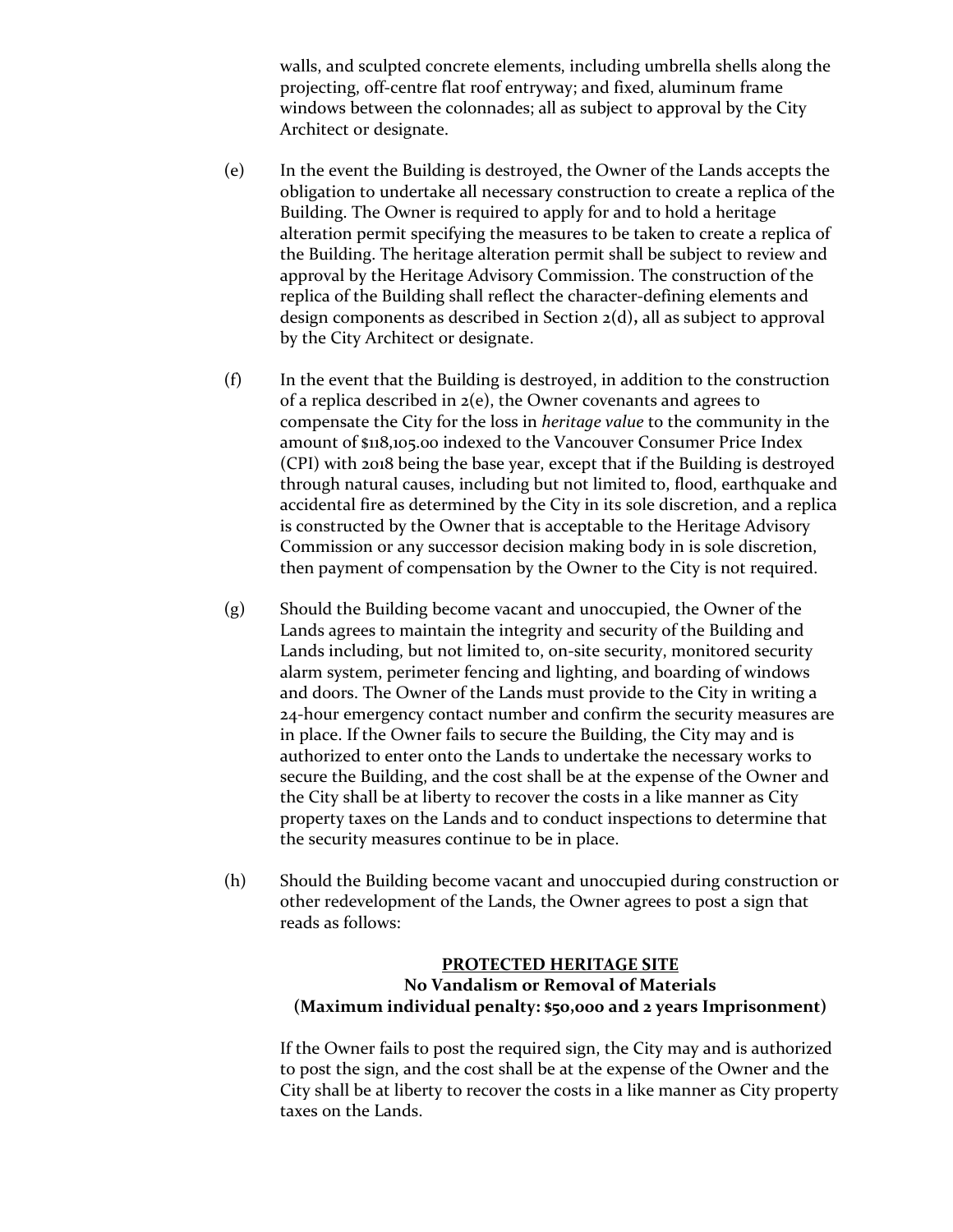- (i) Once the Building is occupied, there must be appropriate security measures in place to maintain the integrity and security of the Building and Lands. Should the Building become vacant and unoccupied for a period of 30 days or more, the requirements in  $2(g)$  apply, including the right of the City to enter onto the Lands to carry out the necessary works at the expense of the Owner and confirm that security measures are in place, unless otherwise agreed to in writing by the City. The Owner of the Lands must also provide to the City in writing a 24-hour emergency contact number.
- (j) The Owner shall do or cause to be done all such things, and shall take or cause to be taken all such actions, as are necessary to ensure that the restrictions and requirements set out in Parts II and III of the Conservation Plan and in the Donald Luxton and Associates Inc. Plan are fully observed, and the Owner shall not do, cause or allow to be done anything that would be in breach of the restrictions and requirements of this Agreement.
- (k) Where required by the City in a heritage alteration permit, the Owner shall provide security to the City to guarantee the performance of the terms, requirements and conditions contained in the Conservation Plan and the Donald Luxton and Associates Inc. Plan.
- (l) The Owner may apply to the City for funding including, but not limited to, monies for exemption from taxes, or any provision for assistance as specified in Section 25 of the Community Charter, S.B.C. 2003, c.26 (the "Community Charter").

### Construction and Maintenance

4. Wherever under this Agreement the Owner relocates, restores, rehabilitates, replicates, repairs, replaces, maintains or in any way alters improvements on, or features of the Lands identified in the Conservation Plan and the Donald Luxton and Associates Inc. Plan as having *heritage value* and *heritage character* or constructs or maintains other works to protect or conserve such improvements or features, all such work shall be done at the Owner's sole expense strictly in accordance with the Conservation Plan and the Donald Luxton and Associates Inc. Plan and as agreed by the City in writing and all improvements or features shall be diligently and continuously maintained in good repair and efficient operating condition by the Owner at the Owner's sole expense in accordance with good engineering, design, heritage and conservation practice.

# No Liability to City

- 5. In no case shall the City be liable or responsible in any way for:
	- (a) any personal injury, death or consequential damage of any nature whatsoever, howsoever caused, that may be suffered or sustained by the Owner or by any other person who may be on the Lands; or
	- (b) any loss or damage of any nature whatsoever, howsoever caused to the Lands or any improvements or personal property thereon belonging to the Owner or to any other person,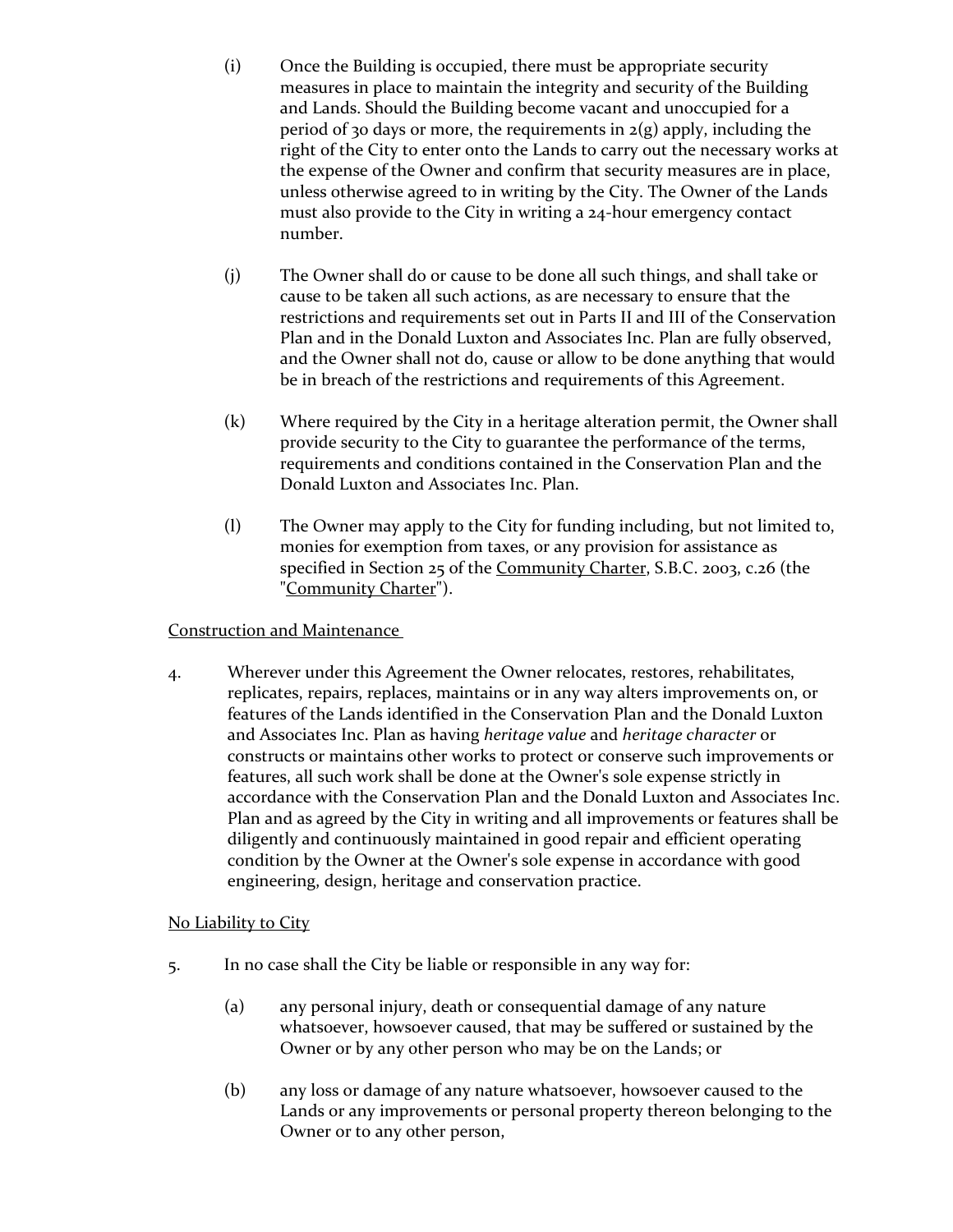arising directly or indirectly from compliance with the restrictions and requirements of this Agreement, wrongful or negligent failure or omission to comply with its restrictions and requirements, or refusal, omission or failure of the City to enforce or require compliance by the Owner with the restrictions or requirements or with any other term, condition or provision of this Agreement.

## Reasonable Care and Risk

6. The Owner shall at all times, in complying with the restrictions or requirements of this Agreement, take reasonable care not to injure any person or cause or allow damage to any property, and shall take reasonable care not to cause, suffer, permit or allow any condition to exist that might reasonably lead to, cause or result in injury to any person or property including persons and property on adjacent lands. It shall be the sole responsibility of the Owner to comply and maintain compliance with the restrictions and requirements in a safe manner, and without reasonably foreseeable risk to person or property. Compliance with the restrictions and requirements in this Agreement shall be at the sole and exclusive risk and cost of the Owner.

# Modification

7. If, in fulfilling its responsibilities and obligations pursuant to this Agreement, the Owner perceives or becomes aware of any unreasonable risk of injury to persons or damage to property or other potential loss that cannot be reasonably avoided, alleviated, reduced or eliminated except by measures that would be a breach of the restrictions, requirements of this Agreement, the Owner shall notify the City in writing of the nature and extent of the risk and of the measures proposed by the Owner to be undertaken at its sole cost to reduce, alleviate, avoid or eliminate the risk. Risk shall remain with the Owner.

# **Indemnity**

8. The Owner shall at all times indemnify and save harmless the City and its elected and appointed officials, employees, contractors and agents of and from all loss and damage, and all actions, claims, costs, demands, expenses, fines, liabilities and suits of any nature whatsoever by whomsoever brought for which the City shall or may become liable, incur or suffer by reason of existence and effect whether direct or indirect of the restrictions or requirements of this Agreement, or breach or nonperformance by the Owner of any covenant, term or provision hereof, or by reason of any work or action of the Owner in performance of this Agreement, or by reason of any work or action of the Owner in performance of its obligations, or by reason of any wrongful act or omission, default or negligence of the Owner.

# Alternative Remedies

9. Any performance by the City pursuant to a statutory right to perform the obligations of an Owner arising out of this Agreement may be exercised fully in accordance with the Local Government Act and the Community Charter, and shall be without prejudice to any and all other remedies at law and equity available to the City, and no reference in this Agreement to, or exercise of any specific right or remedy by the City, shall preclude the City from exercising any other right or remedy.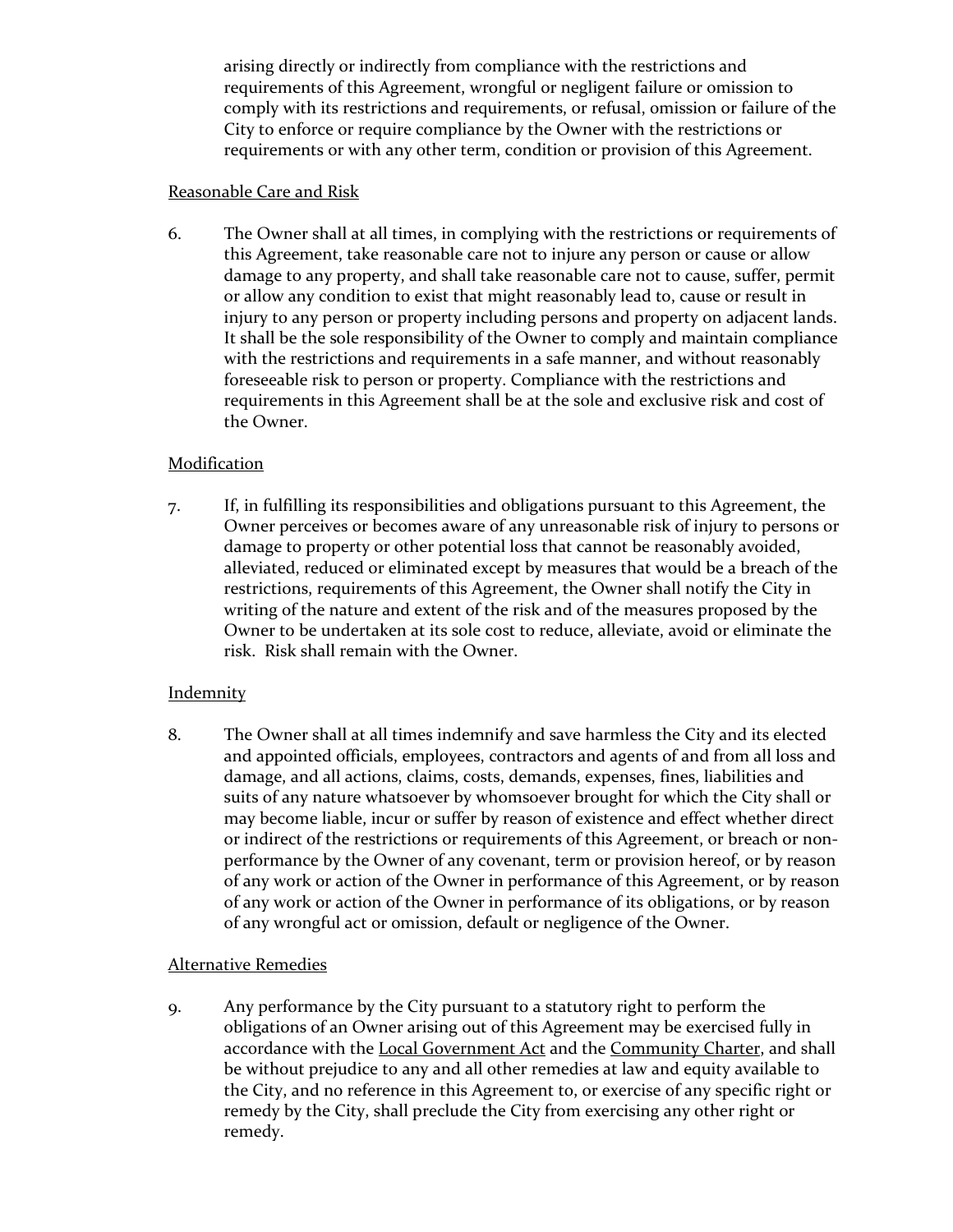## **Damages**

10. The Owner covenants and agrees that the measure of damages for any breach of the restrictions or requirements of this Agreement shall include, but shall not be limited to, the actual cost and expense of all administration, labour, materials, equipment, services and work required for all remedial acts necessary to fully restore, rehabilitate, replace, repair or maintain the building, structure, improvements on or features of the Lands having *heritage value* and *heritage character* to be protected, conserved, preserved or kept in its natural state. The nature and extent of any breach of the said restrictions and requirements, and the nature and extent of any relocation, restoration, rehabilitation, replacement, maintenance or remedial work or action of any nature required to remedy such breach shall be determined by the City by reference to the Conservation Plan and the Donald Luxton and Associates Inc. Plan, and Sections 2 and 4 of this Agreement.

# No Waiver

11. No restrictions, requirements or other provisions in this Agreement shall be deemed to have been waived by the City unless a written waiver authorized by resolution of the Council and signed by an officer of the City has first been obtained, and without limiting the generality of the foregoing, no condoning, excusing or overlooking by the City on previous occasions of any default nor any previous written waiver shall be taken to operate as a waiver by the City of any subsequent default or in any way to defeat or affect the rights of remedies to the City.

# Statutory Authority and Proprietary Rights

12. Nothing in this Agreement shall limit, impair, fetter, or derogate from the statutory powers of the City all of which powers may be exercised by the City from time to time and at any time to the fullest extent that the City is enabled and no permissive by-law enacted by the City, or permit, license or *approval*, granted, made or issued hereunder, or pursuant to statute, by the City shall stop, limit or impair the City from relying upon and enforcing this Agreement.

# Compliance with Laws

13. Despite any provision of this Agreement, the Owner shall comply with all laws, including by-laws of the City and all regulations and orders of any authority having jurisdiction, and to the extent only that such laws, regulations and orders are mandatory and necessarily require the breach of any restriction or positive obligation of this Agreement to be observed or performed by the Owner, or less than strict compliance with the terms hereof, then the Owner upon sixty (60) days' written notice to the City shall be excused from complying with such restrictions or performing such obligation and such restriction or obligation shall be suspended but only to the extent and for the time that such mandatory law, regulation or order is inconsistent with compliance with the said restrictions or obligations.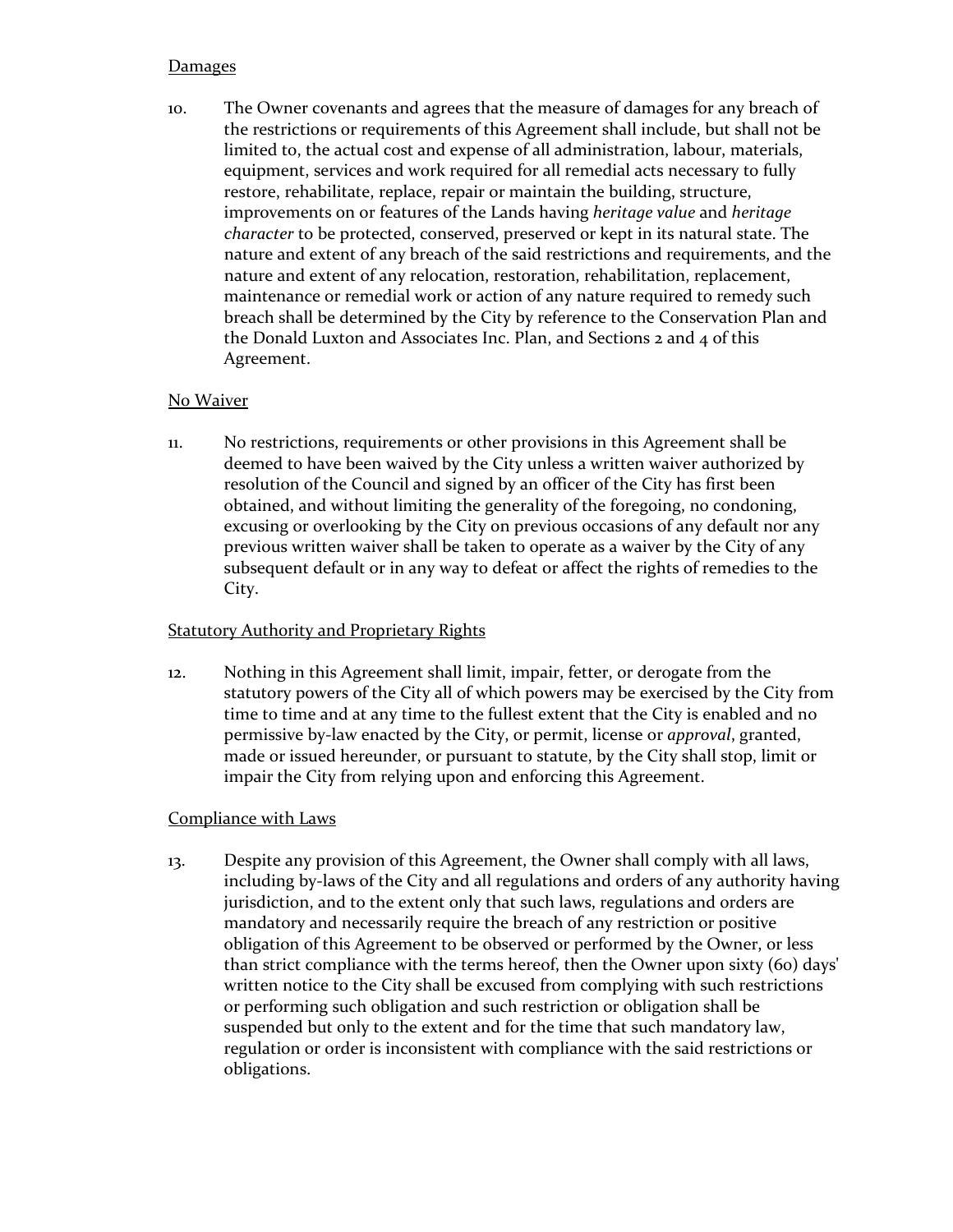### Notice

14. Any notice to be given under this Agreement shall be in writing and may be either delivered personally or sent by prepaid registered mail and if so mailed shall be deemed to have been given five (5) days following the date upon which it was mailed. The address of the parties for the purpose of notice shall be as follows:

If to the City:

Attention: City Clerk CITY OF SURREY 13450 - 104 Avenue Surrey, British Columbia V3T 1V8

If to the Owner:

RIZE ATELIER (KGP) PROPERTIES LTD. 3204-1055 – Dunsmuir Street Vancouver, British Columbia V7X 1P4

Any party may at any time give notice in writing to the other of any change of address and after the third day of giving of the notice, the address specified in the notice shall be the address of the party for the giving of notices.

If title to the Lands is transferred to a new Owner, the new Owner shall provide notice in writing to the City within 15 days of such a transfer providing the name of the new Owner, the contact for notice if it is different than the Owner and the new Address to which notices are to be sent.

#### Arbitration

- 15. The Owner, if dissatisfied with the City's interpretation of the Conservation Plan and the Donald Luxton and Associates Inc. Plan and any determination pursuant to Section 1(a) of this Agreement, may require that the matter be decided and determined by binding arbitration as follows:
	- (a) The Owner must, within thirty (30) days of any exercise of discretion by the City, give notice to the City of its intention to dispute and in such notice shall name a member in good standing of the Architectural Institute of British Columbia who has agreed to act as an arbitrator;
	- (b) The City shall within thirty (30) days of receipt of the aforesaid notice either accept the Owner's arbitrator, or name another with the same qualifications willing to act, and shall give notice of the same to the Owner;
	- (c) Where each of the Owner and the City have named an arbitrator, the two arbitrators shall within thirty (30) days of the City's notice pursuant to Section 15(b) appoint a third arbitrator having the same qualifications and the three arbitrators shall decide the dispute;
	- (d) Where the City accepts the arbitrator first selected by the Owner, that arbitrator shall act as a single arbitrator and forthwith decide the dispute;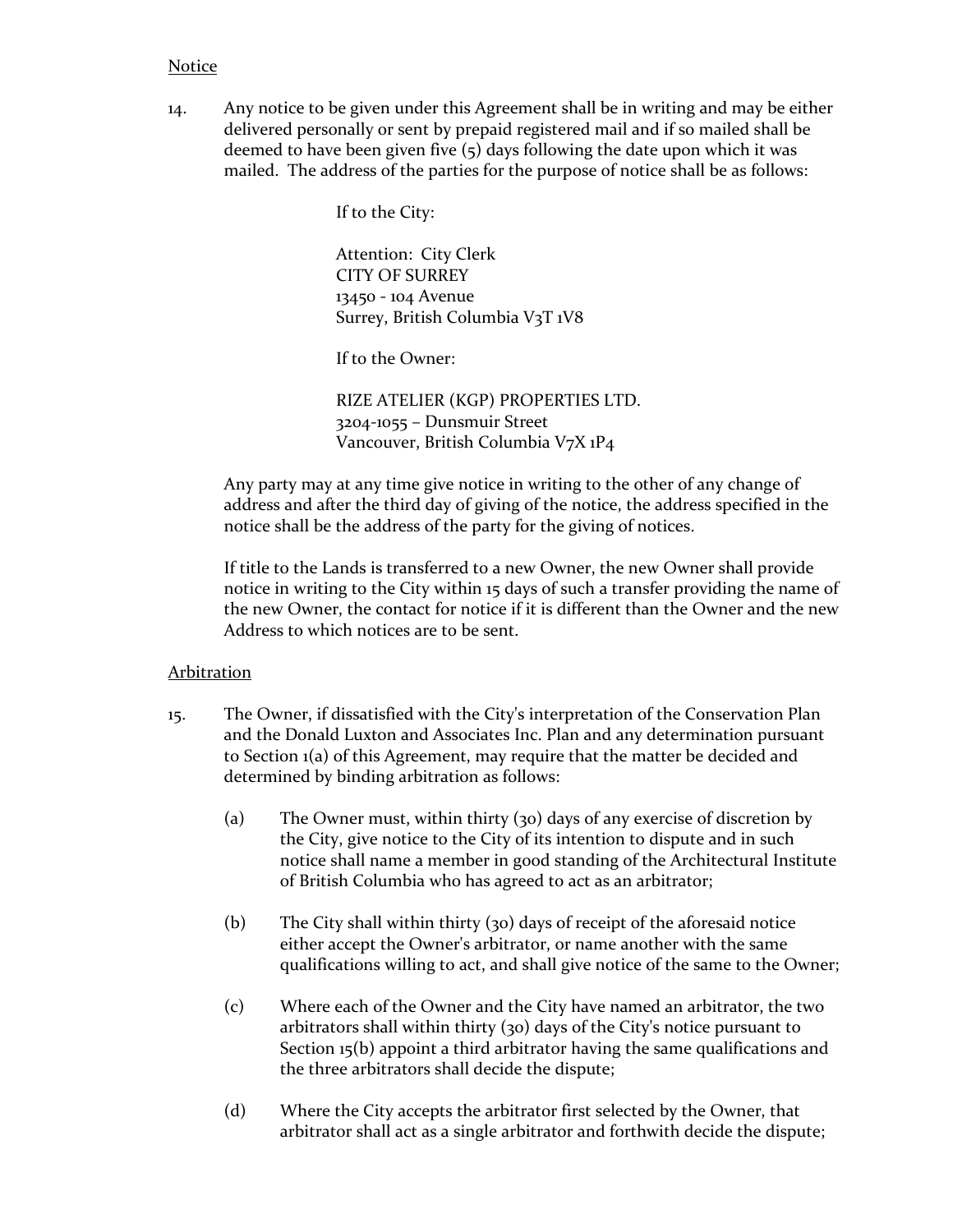- (e) Any arbitrator's decision in respect of the exercise of discretion by the City shall be final, conclusive and binding on all parties;
- (f) The arbitrator shall award the prevailing party full compensation for all costs and expenses of the arbitrator, costs and fees of the proceedings and solicitor-client costs and expenses; and
- (g) The arbitrator shall issue a final decision regarding the dispute within twenty-five (25) business days after the arbitrator's appointment, subject to extension of that time by agreement of the parties.
- 16. Without limiting the City's power of inspection conferred by statute and in addition to that power, the City shall be entitled at all reasonable times and with reasonable notice to enter onto the Lands from time to time for the purpose of ensuring that the Owner is fully observing and performing all of the restrictions and requirements in this Agreement to be observed and performed by the Owner, and wherever possible, when an inspection of the Lands is undertaken, the City shall provide reasonable notice to the Owner.

### **Headings**

17. The headings in this Agreement are inserted for convenience only and shall not affect the construction of this Agreement or any of its provisions.

### **Schedules**

18. All schedules to this Agreement are incorporated into and form part of this Agreement.

# Number and Gender

19. Whenever the singular or masculine or neuter is used in this Agreement, the same shall be construed to mean the plural or feminine or body corporate where the context so requires.

### Interpretation

20. Terms used in this Agreement that are italicized are defined in the Local Government Act, and the Heritage Conservation Act, R.S.B.C. 1996, Chapter 187, as amended, re-enacted or consolidated from time to time and any successor statute, and shall take their meaning from those Acts.

### Successors Bound

21. All restrictions, rights and liabilities imposed upon or given to the respective parties under this Agreement shall extend to and be binding upon their respective heirs, executors, administrators, successors and assigns. When the Owner is more than one party they shall be bound jointly and severally by the terms, covenants and agreements on the part of the Owner.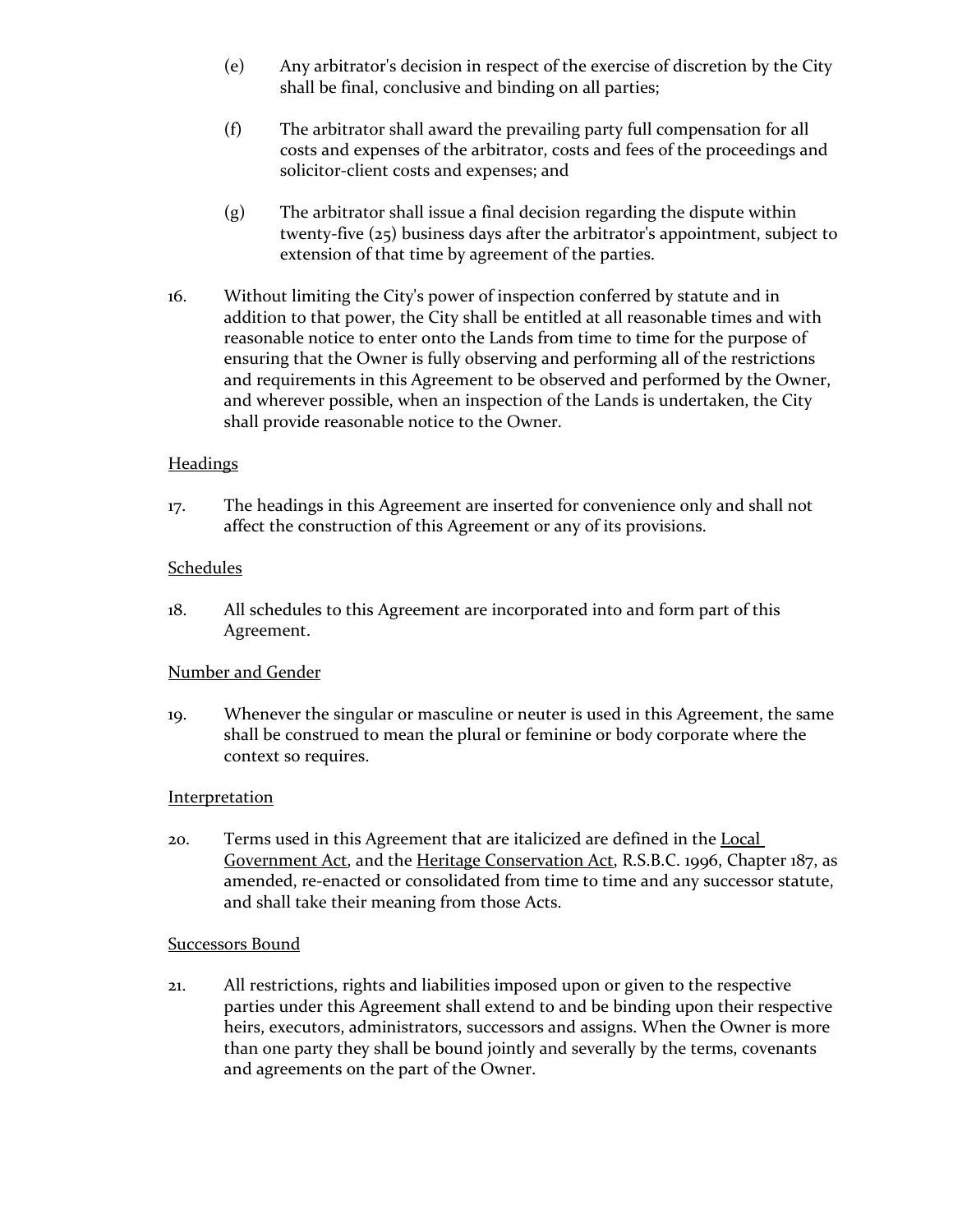## Notice to be Filed

22. Notice of this Agreement and amendments to it will be filed in the Land Title Office and once filed, this Agreement and amendments will be binding on all persons who acquire an interest in the Lands.

IN WITNESS WHEREOF the Owner and the City have executed this Agreement as of the date first above written.

**Rize Atelier (KGB) Properties Ltd.**

Per: \_\_\_\_\_\_\_\_\_\_\_\_\_\_\_\_\_\_\_\_\_\_\_\_\_\_\_\_\_\_

Authorized Signatory

\_\_\_\_\_\_\_\_\_\_\_\_\_\_\_\_\_\_\_\_\_\_\_\_\_\_\_\_\_\_

\_\_\_\_\_\_\_\_\_\_\_\_\_\_\_\_\_\_\_\_\_\_\_\_\_\_\_\_\_\_

CITY OF SURREY

Doug McCallum Mayor

Jennifer Ficocelli City Clerk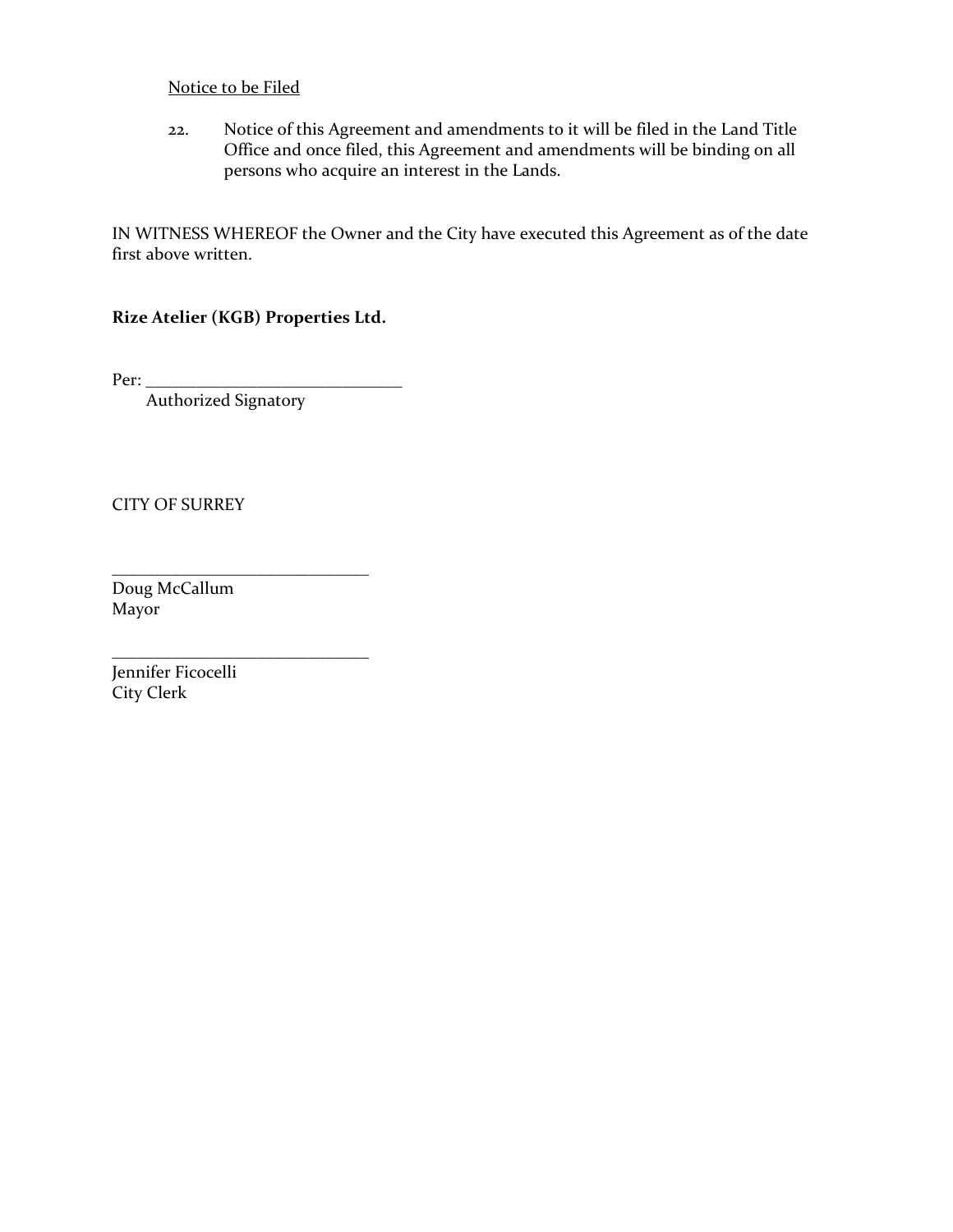# **Appendix "A"**

### **CONSERVATION PLAN**

### **PART I – HISTORICAL AND ARCHITECTURAL BACKGROUND**

#### **1. Description of Historic Place**

The Surrey Medical Building is a three-storey office block located along King George Boulevard in North Surrey. The New Formalist-style building is characterized by its rectangular volume with mirrored east and west elevations, as well as its stylized entablature and colonnades.

#### **2. Heritage Value of Historic Place**

The Surrey Medical Building is valued as part of the postwar era development of Surrey and for its modern, New Formalist architectural expression, as designed by architect Peter Cole.

Constructed in 1969, the Surrey Medical Building is a refection of the increased demand on health services following the Second World War and the subsequent baby boom. As the population of Surrey continued to grow, post-war, the medical system struggled to keep up; this pressure, and the pent-up demand for domestic infrastructure, caused changes in the delivery of healthcare. A diversification of medical facilities and a wave of hospital expansion ensued. In 1948, the White Rock Hospital Society was formed to raise support for the creation of Peace Arch Hospital, to serve White Rock and South Surrey, while residents of North Surrey and Cloverdale advocated for a hospital in their area. As a result, Surrey Memorial Hospital was opened in 1959 and, ten years later, this building was constructed as part of the amalgamation of medical services near the hospital. The Surrey Medical Building remains an intact representation of the postwar growth of the community.

The Surrey Medical Building is an excellent example of New Formalist architecture. Developed during the 1960s and 1970s, New Formalism emerged as a rejection to the rigid form of Modernism. The style represents a twentieth century effort to wed the building forms of the past with new forms enabled by advances in building technology. New Formalist buildings embraced many Classical precedents, such as building proportion and scale, highly stylized entablatures, and colonnades, all of which are expressed on the Surrey Medical Building. Additionally, New Formalist buildings, including this example, also used the newly discovered plastic-like qualities of concrete to create new forms, including umbrella shells, waffle slabs and folded plates. New Formalism design was applied mainly to high-profile cultural, institutional, and civic buildings, including healthcare facilities. Designed by architect Peter Cole in 1969, the Surrey Medical Building remains a prominent landmark along King George Boulevard; its mirrored front and rear elevations are indicative of the importance of the automobile during the postwar era, as most user interaction would have been with the rear of the building. The building exists as one of the most distinct examples of New Formalism in Surrey.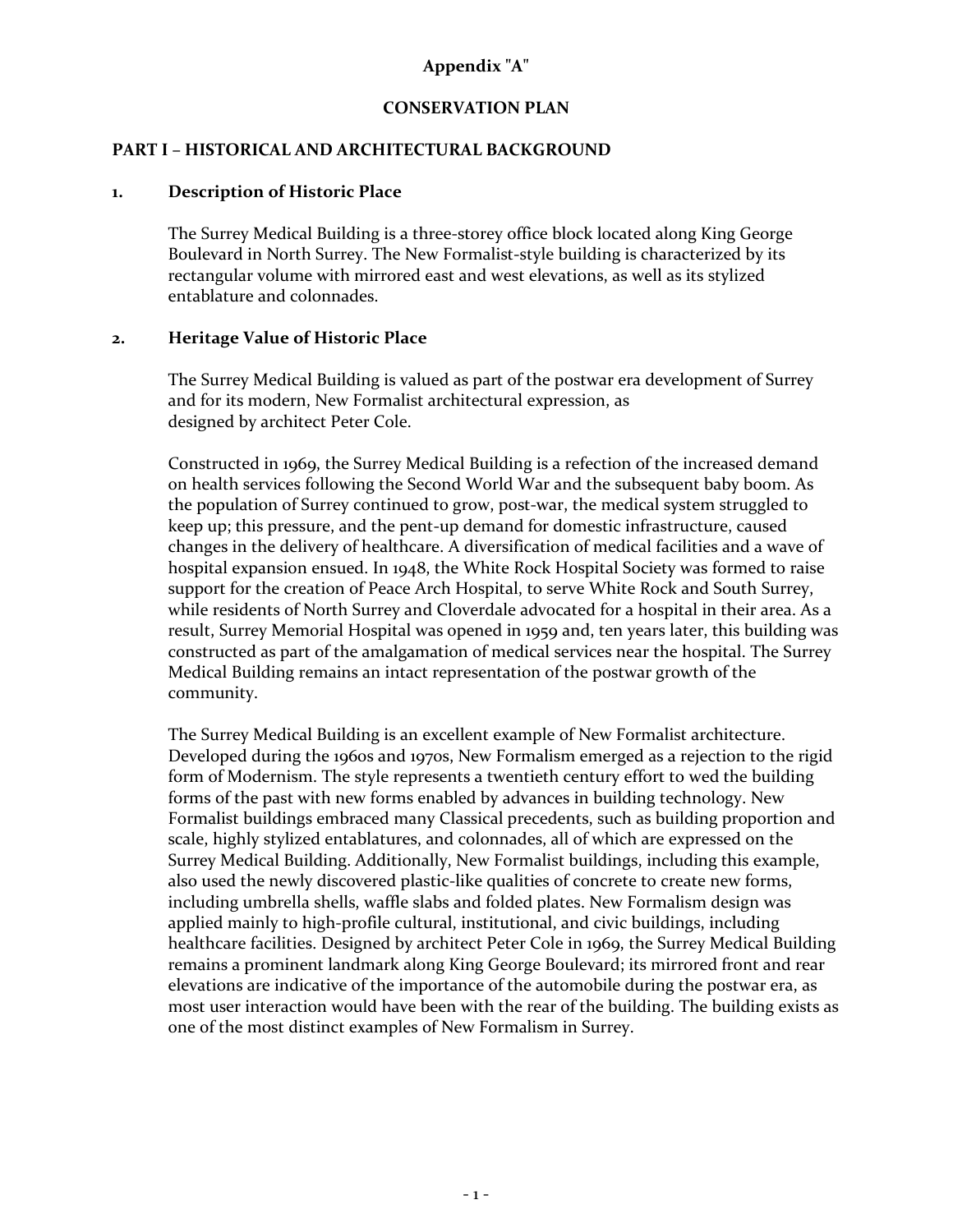### **3. Character Defining Elements**

Key elements that define the heritage character of the Surrey Medical Building include its:

- Location along King George Boulevard in North Surrey;
- Siting on a sloping lot, with front elevation accessed by a flight of steps;
- Institutional form, scale, and massing as expressed by its three-storey height, rectangular plan, and flat roof;
- Concrete construction:
- New Formalist architectural features, including its mirrored, symmetrical east and west elevations with below-roofline entablature with pyramidal capitals, paired square colonnades, angled walls, and sculpted concrete elements, including umbrella shells along the projecting, off-centre flat roof entryway; and
- Fixed, aluminum frame windows between the colonnades.

### **PART II – MAINTENANCE STANDARDS AND PERMIT APPROVALS**

### **1. General**

### **A. Requirement to Commence Renovations**

The restoration of the Building, including works that are consistent with Part III – Restoration Standards and Specifications, must commence within 60 days following the adoption of a by-law to enter into this Agreement.

### **B. Maintenance Strategy**

The strategy to ensure ongoing conservation of the Building shall consist of a Maintenance Plan and a Funding Strategy.

The Maintenance Plan shall be prepared with input from a conservation architect or qualified heritage consultant that is acceptable to the City. Issues to be addressed in the Maintenance Plan include water penetration and damage from sun, wind, weather, and animals. Maintenance includes, but is not limited to, painting or staining, sealing, weather-stripping and the like.

The Funding Strategy shall include, but is not limited to, whether or not the Owner intends to absorb all the costs, undertake fundraising or seek government financial incentives, including those available from the City.

The Owner shall submit a Maintenance Plan and Funding Strategy for review and approval by the General Manager, Planning and Development and the Heritage Advisory Commission within one (1) year of the adoption of a by-law authorizing the City to enter into this Agreement.

The Maintenance Plan and Funding Strategy for the Building shall include, but is not limited to, the following:

(a) A description and a time schedule for the renovations, repair, and replacement of the exterior elements, *landscaping* or other identified works on the Lands that constitute the character-defining elements and as identified in Part III – Renovation Standards and Specifications;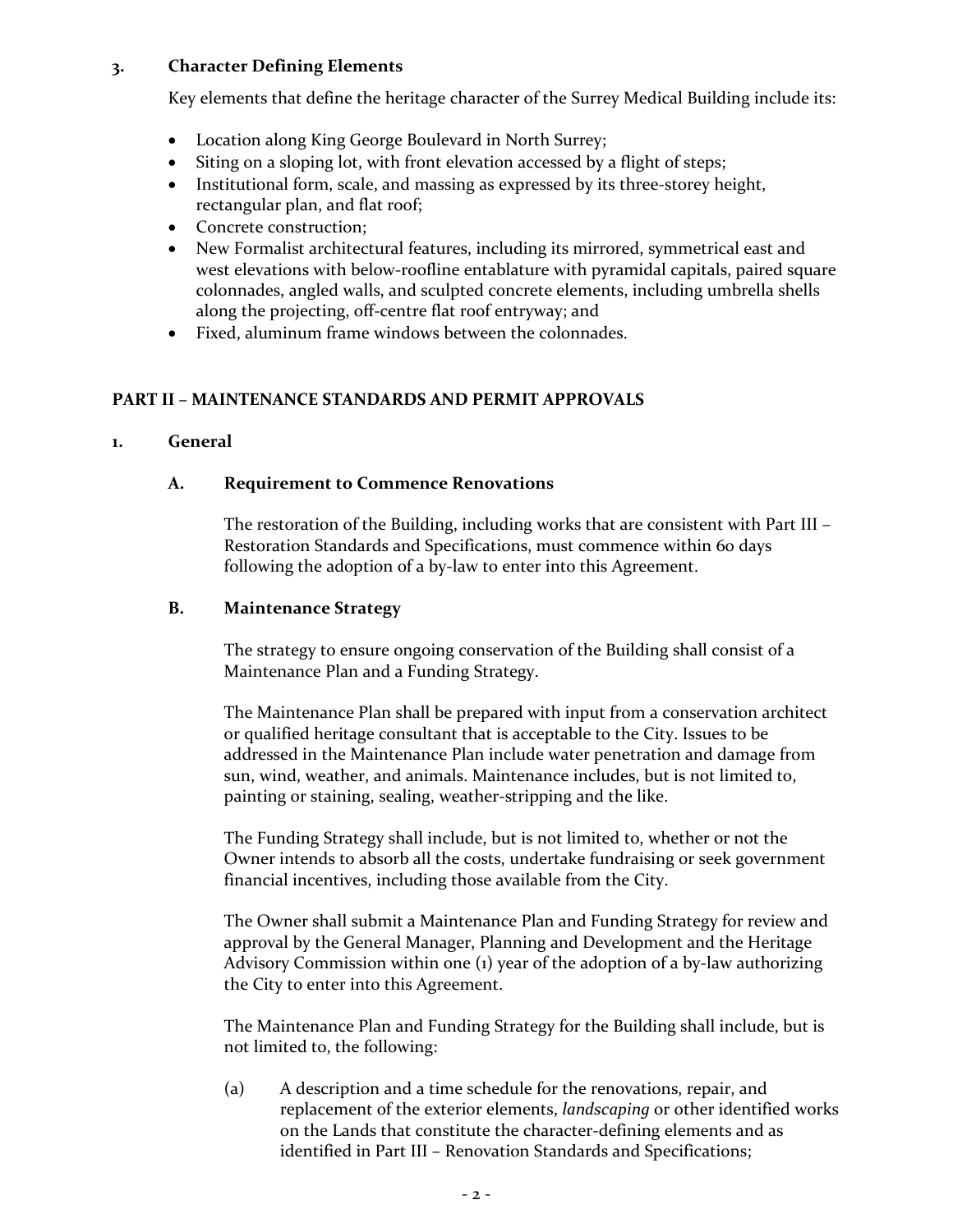- (b) A description and time schedule for the ongoing maintenance of the elements, *landscaping* or other identified works on the Lands and other relevant details. Maintenance includes: painting, staining and sealing of the exterior cladding and trims, weather stripping, re-roofing, replacement of windows, doors and exterior cladding or trims to match the existing materials;
- (c) Ongoing maintenance of *landscaping*;
- (d) A colour scheme for the exterior of the Building;
- (e) A description of any matters noted in Part III Renovation Standards and Specifications or in the plans attached to this Agreement as requiring further details; and
- (f) A financial plan detailing the funding for the renovation and maintenance outlined above, including corporate sponsorships, annual budgets by the Owner or tenant, applications for government grants, strata fees, and other relevant details.

# **C. Amending an Established Maintenance Strategy**

An Owner may apply to the City to amend an existing Maintenance Plan and Funding Strategy. Any amendment is subject to approval by the General Manager, Planning and Development and, if deemed necessary by the General Manager, Planning and Development, the Heritage Advisory Commission.

### **2. Standards**

The "Standards and Guidelines for the Conservation of Historic Places in Canada", established under the Historic Places Program or successor guidelines as may be approved by the City are to apply to all construction, maintenance, restoration or renovation works undertaken under Parts II or III on the Building.

## **3. Timing and Phasing**

This provision does not apply to the Lands.

### **4. Heritage Alteration Permit(s) Approval**

A. Changes to the building, structure, exterior appearance of the Building, features on the Lands identified in the Conservation Plan, the Donald Luxton and Associates Inc. Plan or character-defining elements may require the Owner to apply for a heritage alteration permit or obtain approval from the City.

Proposed changes shall be referred to the Planning & Development Department of the City prior to the commencement of any work to determine if the changes require or do not require a heritage alteration permit.

B. A heritage alteration permit may not be required for alterations including, but not limited to, the following: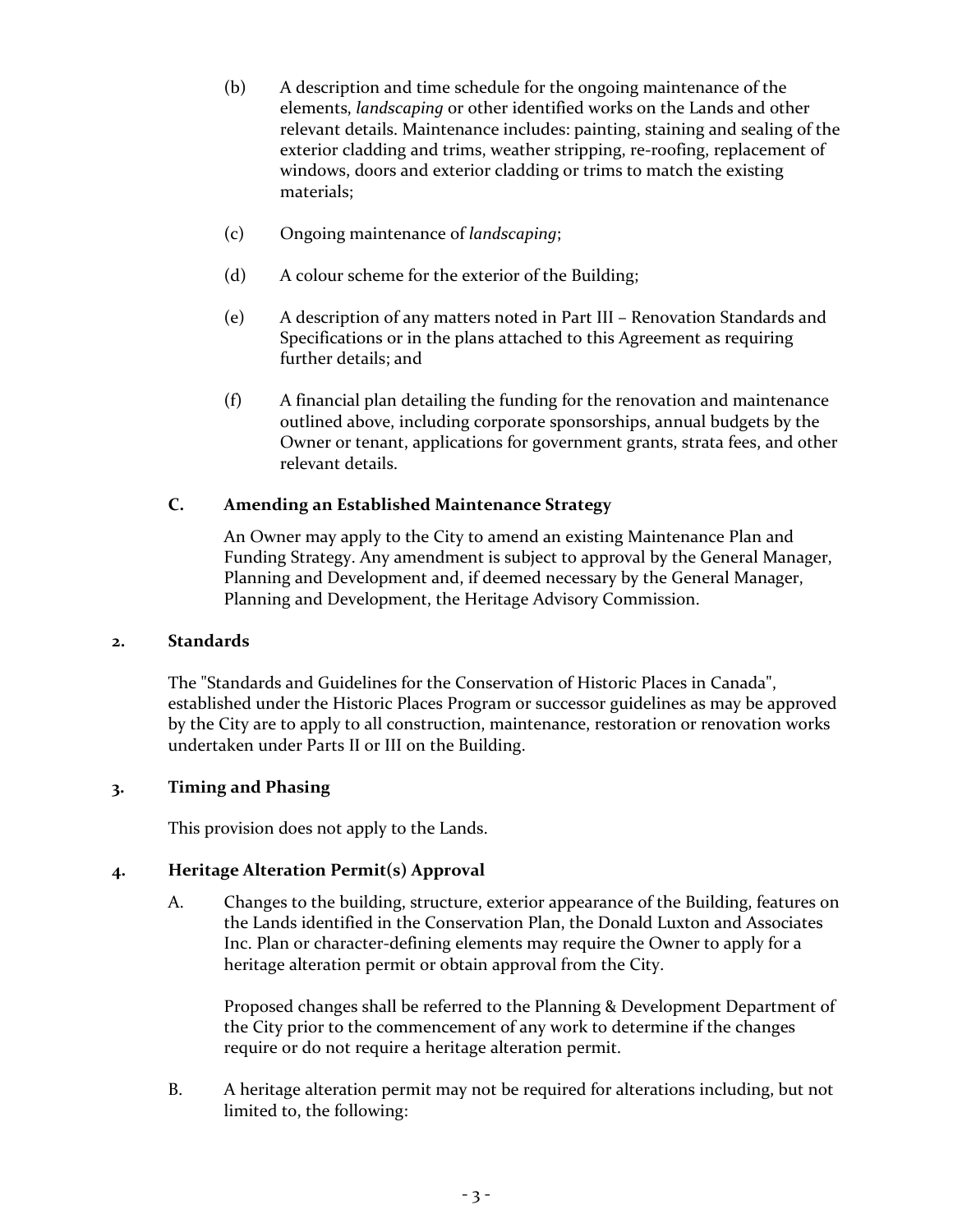- (a) changes to the Conservation Plan or the Donald Luxton and Associates Inc. Plan that are considered by the City Architect to be minor in nature and not affecting the character-defining elements of the Building;
- (b) restorations considered by the City Architect to be consistent with the original design, being made to replace stylistically foreign elements and done in consultation with an independent conservation architect or qualified heritage consultant acceptable to the City; or
- (c) simple repair and maintenance of existing elements not affecting the *building* structure, exterior or interior appearance of the Building.
- C. A heritage alteration permit shall be required for all but minor alterations including, but not limited to, the following:
	- (a) changes to the Building structure;
	- (b) changes to the exterior appearance of the Building;
	- (c) replacement of existing elements and/or construction of additions to the Building;
	- (d) changes to the external appearance of the Building due to interior renovations.

If a heritage alteration permit is determined to be required, the Owner shall apply to the City for a heritage alteration permit before undertaking any of the works listed in this Section 4.C.

After the heritage alteration permit application is submitted, the heritage alteration permit will be considered for issuance by City Council upon the recommendation of the General Manager, Planning and Development and the Heritage Advisory Commission, or by a City official delegated by City Council.

### **5. Building Permit Approval**

Construction, alterations or other actions to be authorized by a building permit shall be consistent with the provisions of the Conservation Plan, the Donald Luxton and Associates Inc. Plan, and with heritage alteration permits sanctioning construction, alterations or other actions.

As the Building is recognized as a historic site, Building Code equivalencies may be used to lessen visual impacts on the historical appearance or authenticity of the *building*. To utilize Building Code equivalencies, the Owner shall retain a qualified architect that is acceptable to the City Architect.

### **6. Conditions**

A. The works specified in Part III and attachments to this Conservation Plan and the Donald Luxton and Associates Inc. Plan shall be supervised by a conservation architect or qualified heritage consultant acceptable to the City.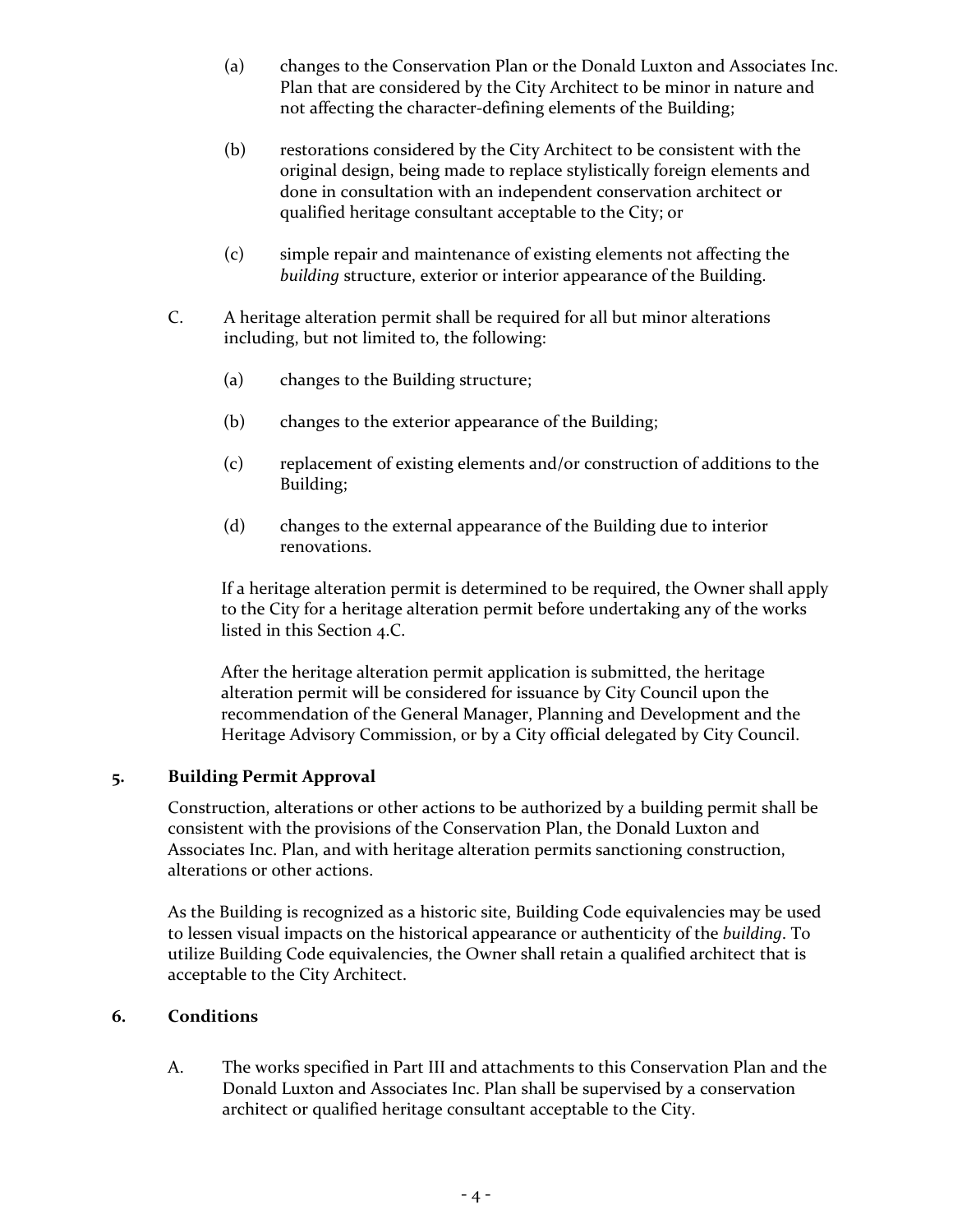B. The works specified in Part III and attachments to this Conservation Plan and the Donald Luxton and Associates Inc. Plan shall be approved by a conservation architect or qualified heritage consultant acceptable to the City prior to the City granting final building approval.

## **PART III – RESTORATION STANDARDS AND SPECIFICATIONS**

**1. Site:**

See Section 5.1 " Site" of the Donald Luxton and Associates Inc. Plan.

### **2. Form, Scale & Massing:**

See Section 5.2 "Form, Scale & Massing" of the Donald Luxton and Associates Inc. Plan.

### **3. Foundations:**

See Section 5.3 "Foundations" of the Donald Luxton and Associates Inc. Plan.

### **4. Exterior Concrete Walls:**

See Section 5.4 "Exterior Concrete Walls" of the Donald Luxton and Associates Inc. Plan.

### **5. Entryways:**

See Section 5.5 "Entryways" of the Donald Luxton and Associates Inc. Plan.

### **6. Fenestration:**

See Section 5.6 "Fenestration" of the Donald Luxton and Associates Inc. Plan.

### **7. Roof:**

See Section 5.7 "Roof" of the Donald Luxton and Associates Inc. Plan.

### **8. Addition:**

See Section 5.8 "Addition" of the Donald Luxton and Associates Inc. Plan.

# **9. Exterior Colour Schedule:**

See Section 5.9 "Exterior Colour Schedule" of the Donald Luxton and Associates Inc. Plan.

The exterior paint colour shall be subject to the prior written approval of the City. If the colour of the Building is to be changed, the change shall be done in consultation with the City and reflect as best as can be determined the original appearance of the Building or heritage colours appropriate for the period of the Building.

Changes to the exterior colour scheme shall not be undertaken without being reviewed and approved by the City Architect. The City Architect may consult with the Heritage Advisory Commission about the colour scheme.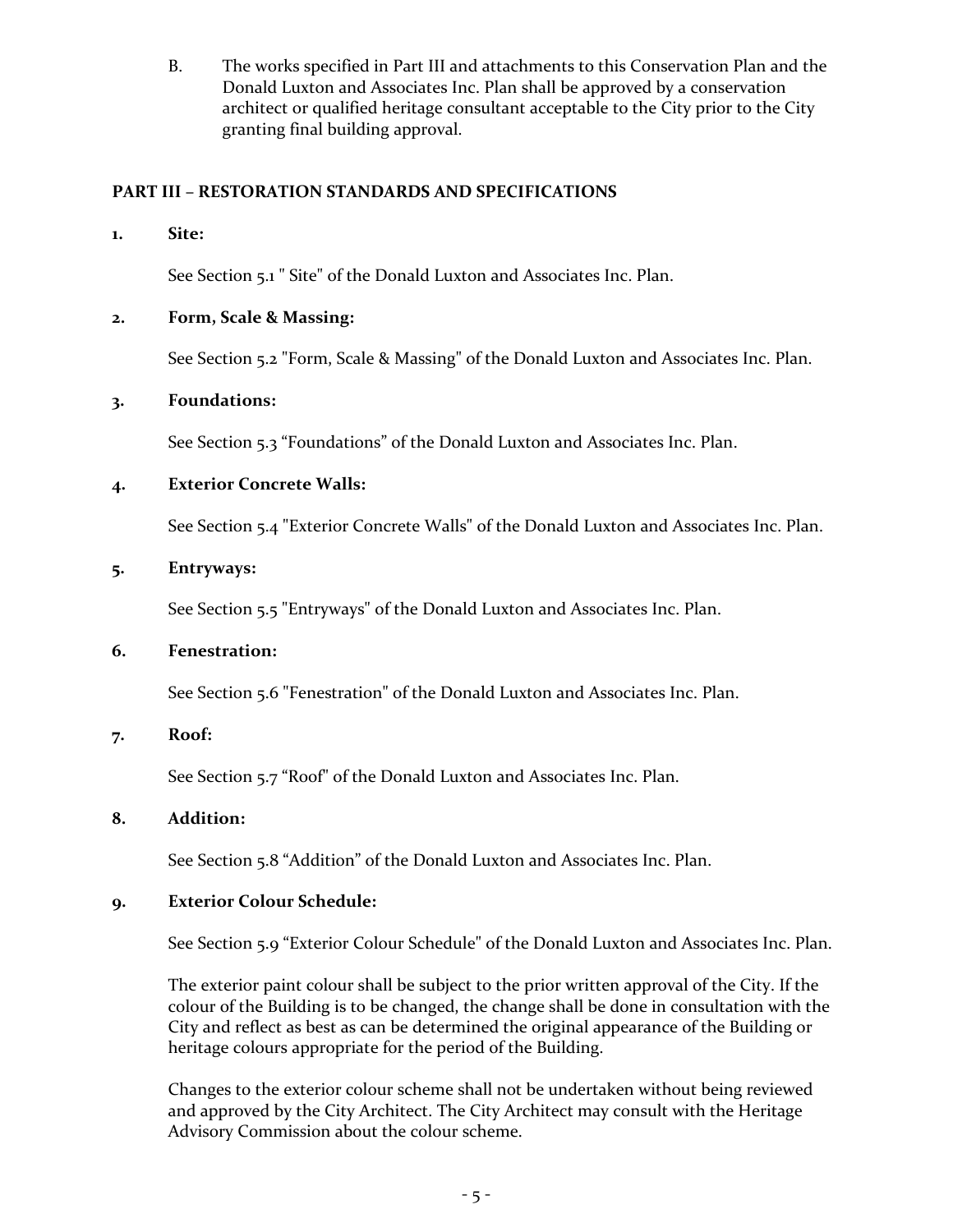Prior to final paint application, samples of the colours should be placed on the *building* to be viewed in natural light. Final colour selection can then be verified. Matching to any other paint company products should be verified by the heritage consultant.

### **10. Trees and Landscaping:**

All trees on the lot are subject to the provisions of the Surrey Tree Protection Bylaw, 2006, No. 16100 (the "Tree Bylaw") and considered to be "Protected Trees" under the Tree Bylaw.

# **11**. **Plans and Elevations:**

The plans and elevations attached as Appendix "A-1" form part of this Heritage Conservation Plan.

These attachments depict the above described and additional details regarding the standards and specifications for relocation, restoration, rehabilitation, replication, repair, replacement or maintenance to be undertake and completed pursuant to this Conservation Plan.

### **12. Other:**

The general intent is to promote restoration and retention of existing materials and elements wherever possible. If restoration is not feasible, replacements shall be constructed to match existing in terms of form, detailing and materials. Where original features have already been removed, altered or replaced by stylistically foreign elements, new replacements shall be consistent with the original design and done in consultation with an independent conservation architect or qualified heritage consultant acceptable to the City.

Minor changes to the provisions of Part III that do not affect the character defining elements or that improve the authenticity of the restorations, may be approved by the City Architect, in consultation with the Heritage Advisory Commission.

(Note: Terms used in Appendix "A" of this Agreement that are italicized are defined in Surrey Zoning By-law, 1993, No. 12000, as amended, and shall take their meaning from the By-law.)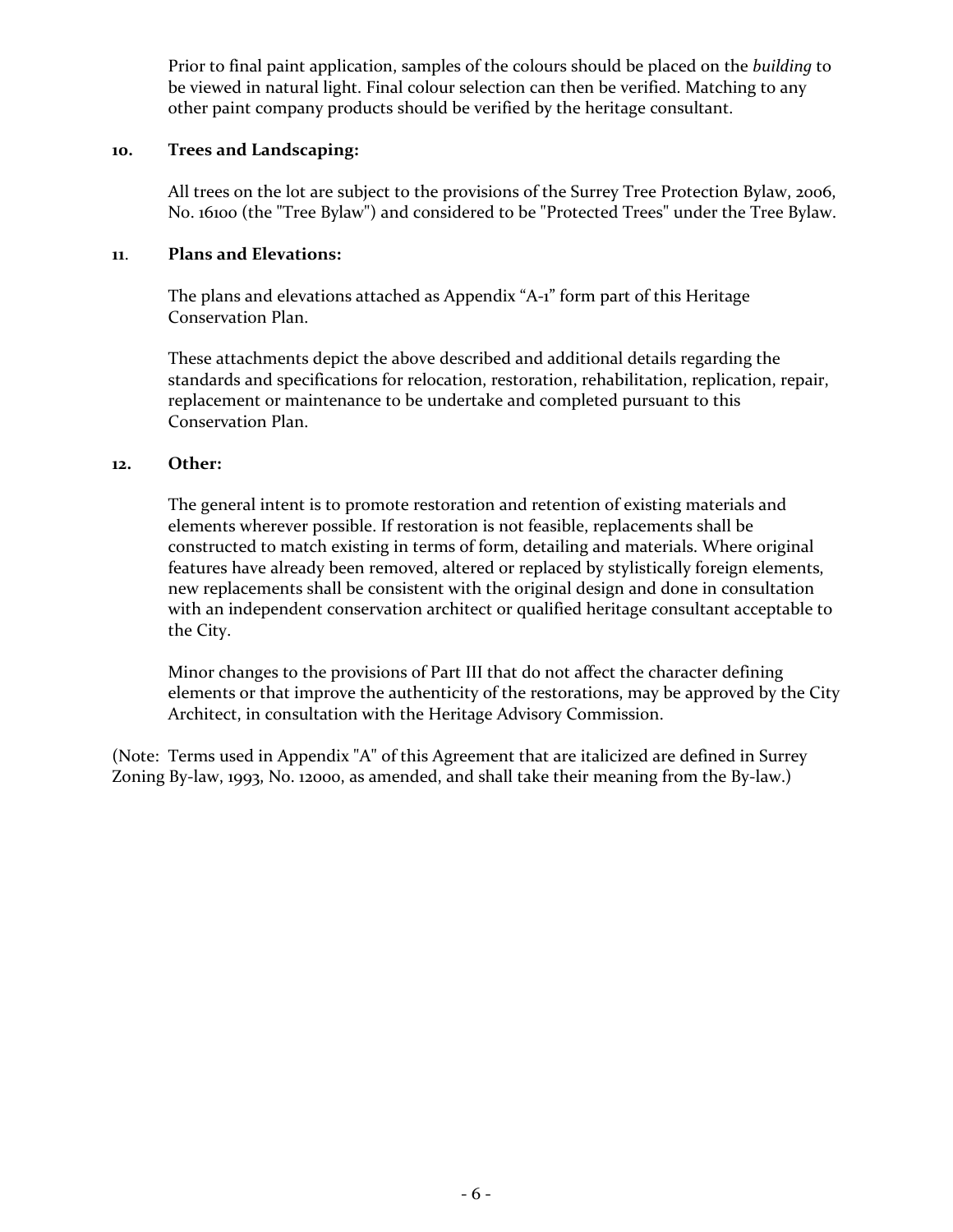## **Appendix "A-1" PLANS AND ELEVATIONS**

(Attachment beginning on the next page)